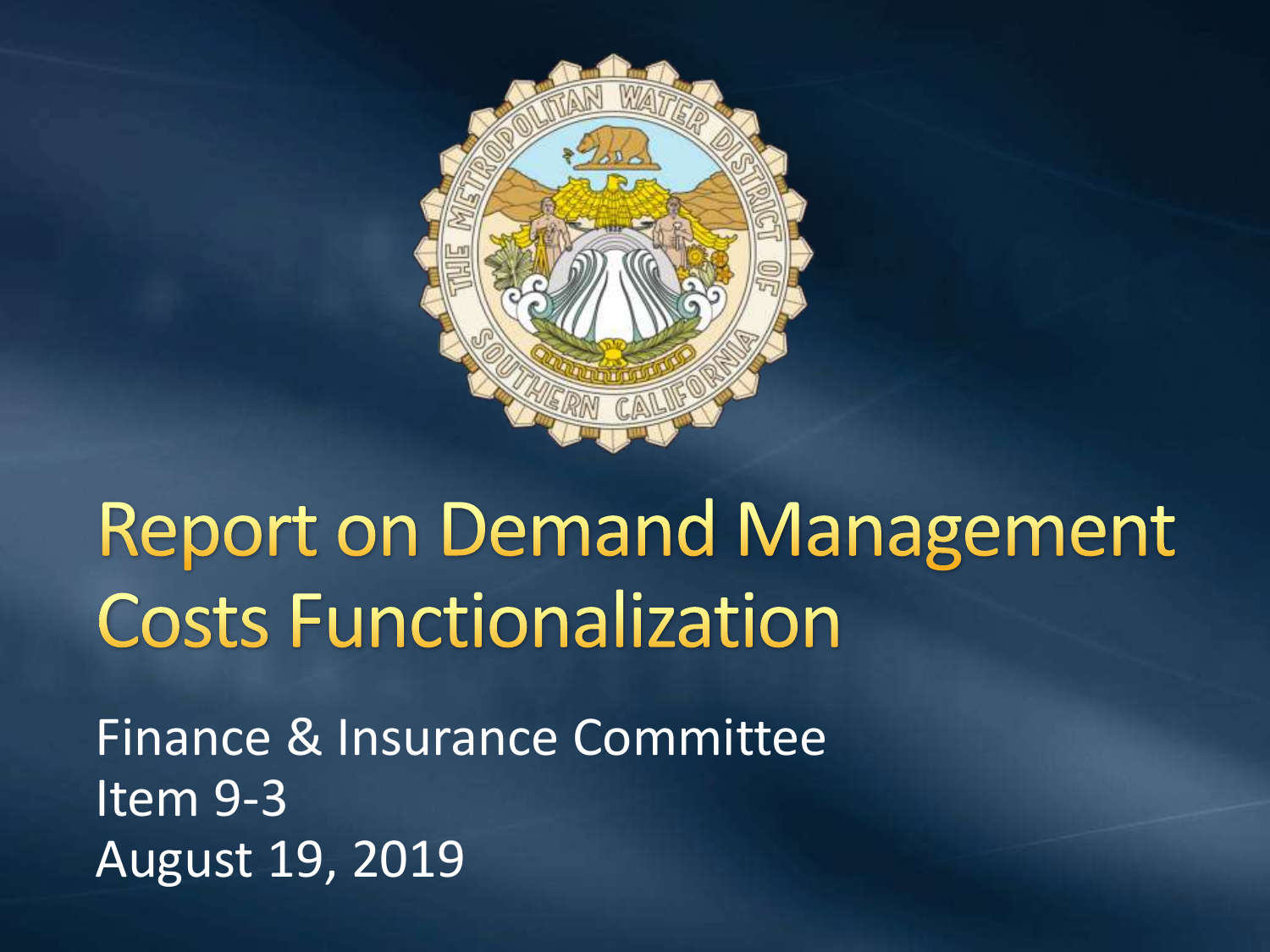## **Cost Allocation Study**

In April 2018 the Board directed staff to undertake a demand management cost allocation study

**• Phase 1** 

Determine the appropriate functional assignment of demand management costs

• Phase 2

Consider whether to incorporate functionalization recommendations into cost-of-service for recovery under existing rate structure or design a new rate and/or charge to recover demand management costs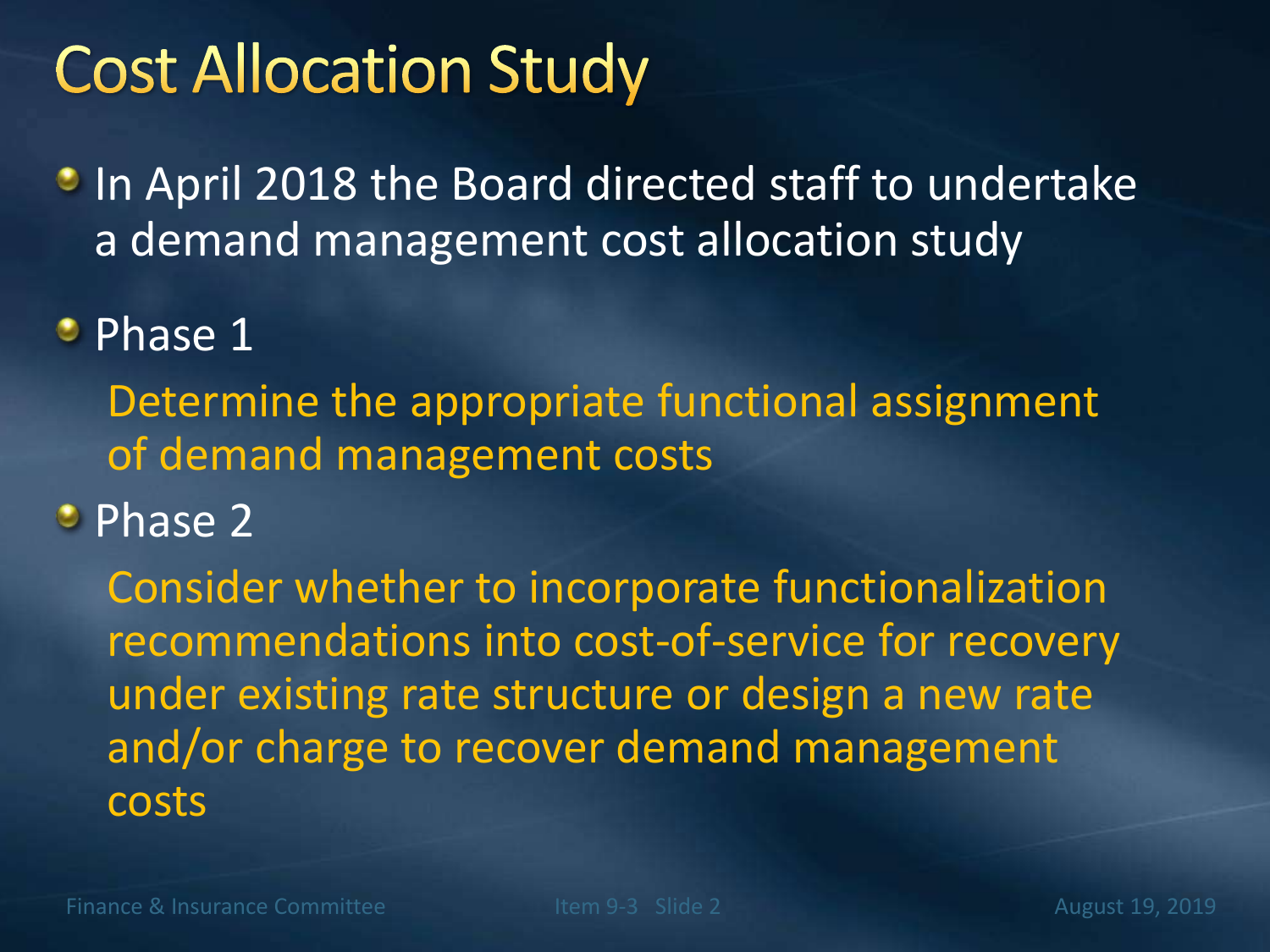## **Cost Allocation Study**

- Metropolitan retained Peter Mayer principal at WaterDM to undertake a demand management cost functionalization study
- May 2019 Board Workshop **• Background information on demand** management and introduced functional assignment
- **July 2019 Board Workshop** Reviewed functional assignment and recommended methodology for functionalizing demand management
- **July 2019 Member Agencies** Managers' Meeting
- **August 2019 Report**

Finance & Insurance Committee Item 9-3 Slide 3 August 19, 2019

**Demand Management Costs** luly 36, 2019 **Romanuel Bar** The Metropolitan Water District of Southern California Prepared by

Functional Assignment of Metropolitan's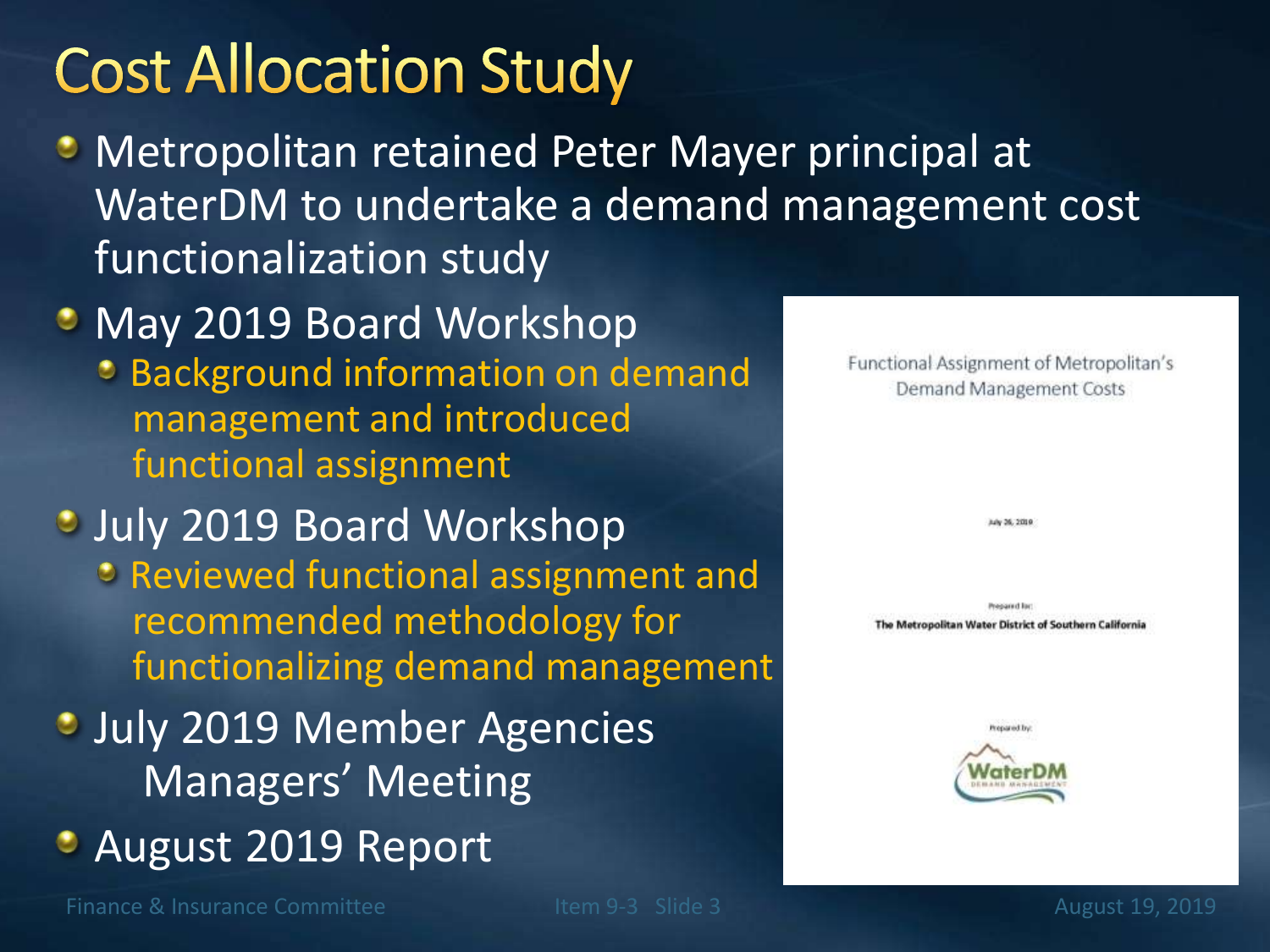## **Demand Management Cost Functionalization Report**

- **Mr. Mayer concluded that Metropolitan's prior functionalization** and cost allocation to transportation was reasonable given the long-term capital planning in place over the last 25 years.
- **After reviewing Metropolitan's more recent resource planning,** Mr. Mayer concludes it is reasonable to assign Metropolitan's future demand management costs to the following operational functions:
	- o Supply
	- o Conveyance & Aqueduct
	- o Distribution, and
	- o Storage.
- Finance & Insurance Committee **Item Properties.**<br>Finance & Insurance Committee **Item 9-3** Slide 4 August 19, 2019 **• Mr. Mayer assigns demand management costs to each** functional category in Metropolitan's cost-of-service process according to the relative share of each category's budgeted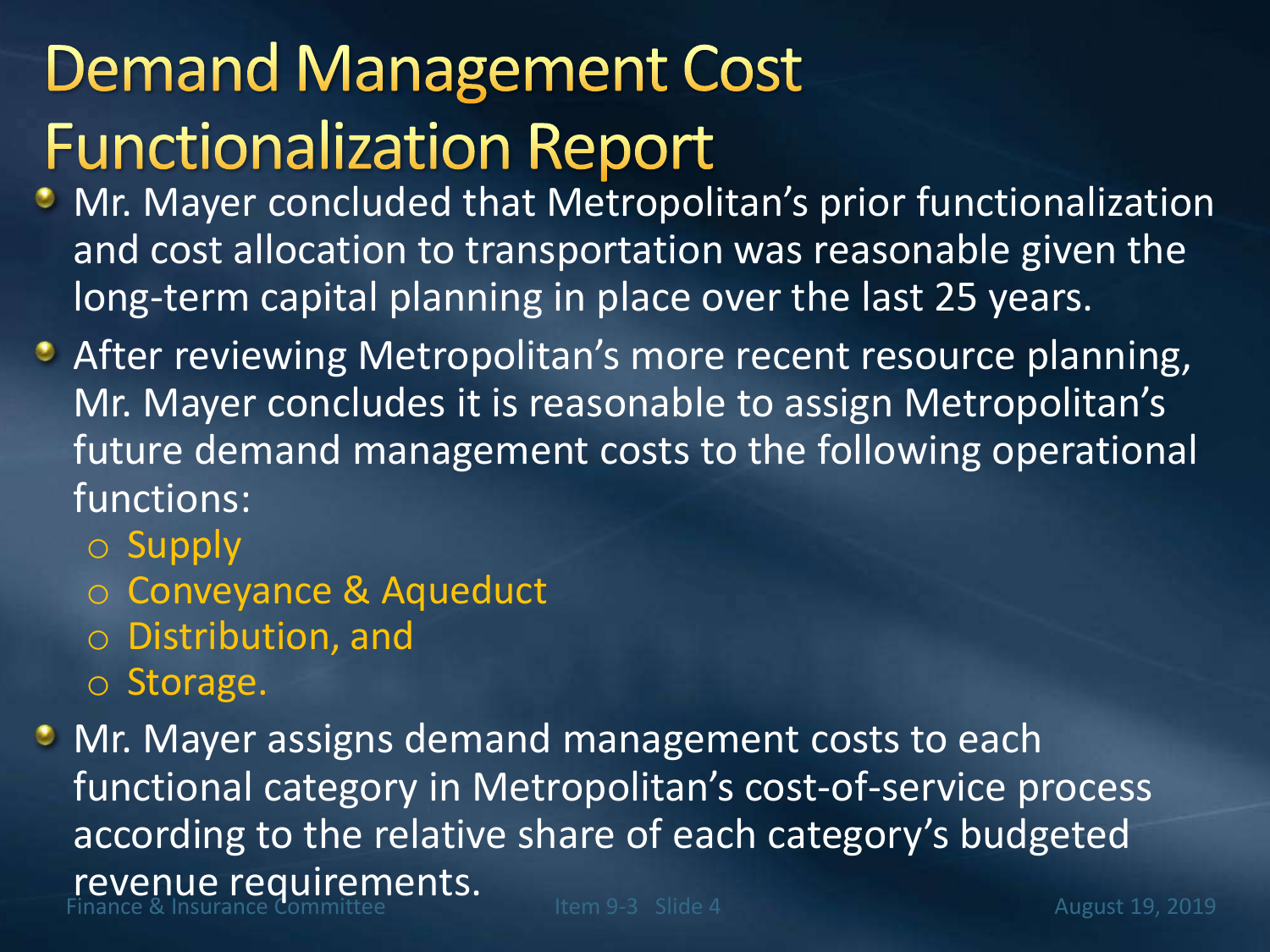| <b>Next Steps</b> |                                                                                                                                                          |
|-------------------|----------------------------------------------------------------------------------------------------------------------------------------------------------|
| $\overline{Fall}$ | Phase 2: staff will evaluate whether to<br>recover demand management costs under<br>our existing rate structure or to design a new<br>rate and/or charge |
| December 2019     | Presentation of the biennial budget and<br>rates process for fiscal years 2020/21 and<br>2021/22                                                         |
| February 2020     | Metropolitan will propose rates and charges<br>for calendar years 2021 and 2022                                                                          |
| Feb to March 2020 | <b>Board workshops</b>                                                                                                                                   |
| <b>April 2020</b> | Board action regarding biennial budget and<br>rates and charges for calendar years 2021<br>and 2022                                                      |